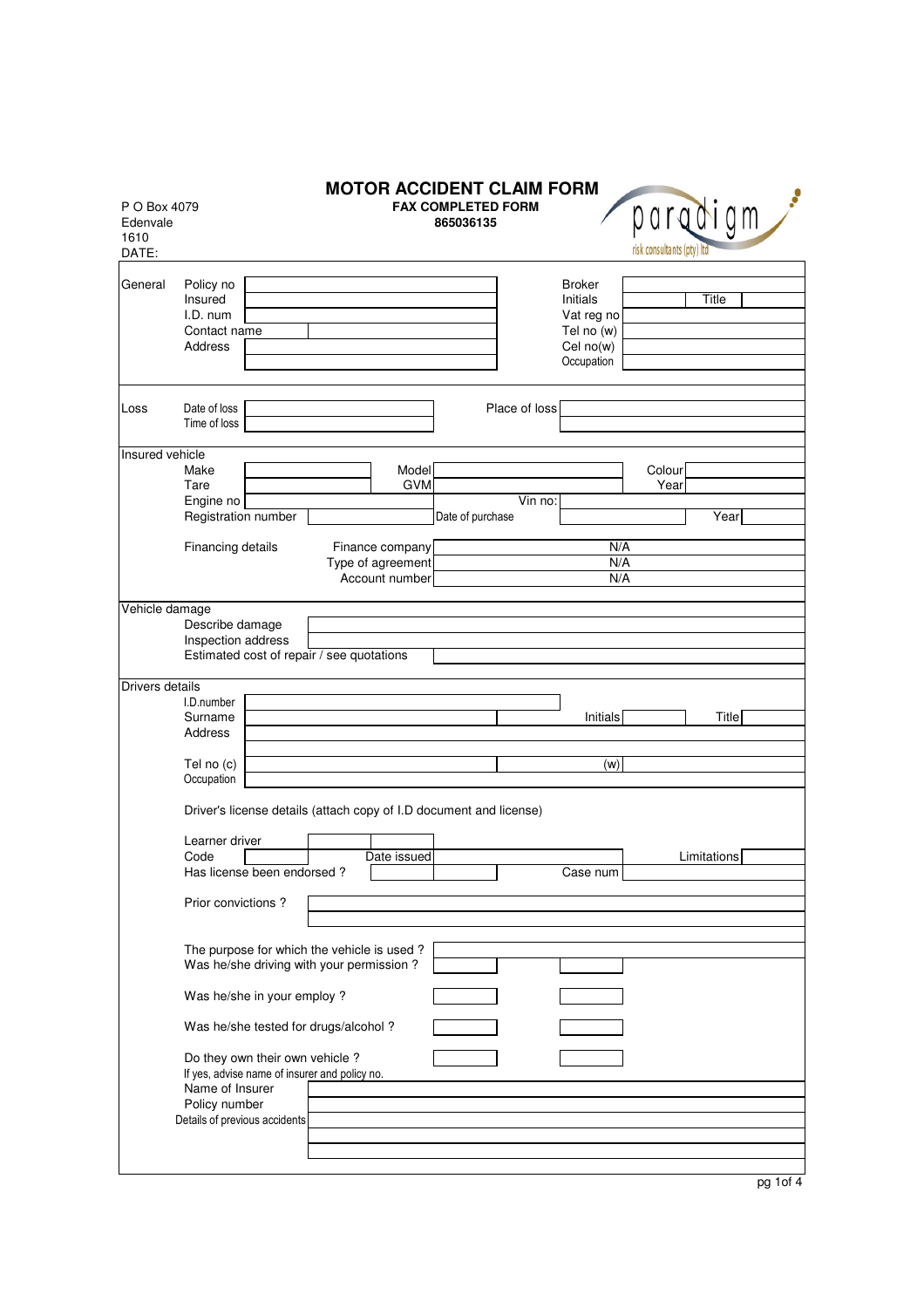|                       | Passengers of insured vehicle      |                              |  |  |         |     |  |
|-----------------------|------------------------------------|------------------------------|--|--|---------|-----|--|
|                       |                                    |                              |  |  |         |     |  |
| 1.                    | Name                               |                              |  |  |         |     |  |
|                       |                                    |                              |  |  |         |     |  |
|                       | Address                            |                              |  |  |         |     |  |
|                       |                                    |                              |  |  |         |     |  |
|                       |                                    |                              |  |  |         |     |  |
|                       |                                    |                              |  |  |         |     |  |
|                       | Injury                             |                              |  |  |         |     |  |
|                       |                                    |                              |  |  |         |     |  |
| $2$ .                 | Name                               |                              |  |  |         |     |  |
|                       |                                    |                              |  |  |         |     |  |
|                       | Address                            |                              |  |  |         |     |  |
|                       |                                    |                              |  |  |         |     |  |
|                       |                                    |                              |  |  |         |     |  |
|                       |                                    |                              |  |  |         |     |  |
|                       | Injury                             |                              |  |  |         |     |  |
|                       |                                    |                              |  |  |         |     |  |
| Other parties         |                                    |                              |  |  |         |     |  |
| 1.                    | Name of driver                     |                              |  |  | Tel:    |     |  |
|                       | Registration number                |                              |  |  | Make    |     |  |
|                       | Model                              |                              |  |  | Colour  |     |  |
|                       | Address                            |                              |  |  |         |     |  |
|                       |                                    |                              |  |  |         |     |  |
|                       | Address                            |                              |  |  |         |     |  |
|                       |                                    |                              |  |  |         |     |  |
| 2.                    | Name of driver                     |                              |  |  | Tel     |     |  |
|                       | Registration number                |                              |  |  | Make    |     |  |
|                       | Model                              |                              |  |  | Colour  |     |  |
|                       | Address                            |                              |  |  |         |     |  |
|                       |                                    |                              |  |  |         |     |  |
|                       |                                    |                              |  |  |         |     |  |
|                       |                                    |                              |  |  |         |     |  |
|                       |                                    | Property other than vehicles |  |  |         |     |  |
|                       | Name of owner                      |                              |  |  |         | Tel |  |
|                       | Address                            |                              |  |  |         |     |  |
|                       |                                    |                              |  |  |         |     |  |
|                       | Details of damage                  |                              |  |  |         |     |  |
|                       |                                    |                              |  |  |         |     |  |
|                       |                                    |                              |  |  |         |     |  |
|                       |                                    |                              |  |  |         |     |  |
|                       |                                    |                              |  |  |         |     |  |
|                       | Injured persons other than insured |                              |  |  |         |     |  |
| 1.                    | Name                               |                              |  |  |         |     |  |
|                       |                                    |                              |  |  |         |     |  |
|                       |                                    |                              |  |  |         |     |  |
|                       | Address                            |                              |  |  |         |     |  |
|                       |                                    |                              |  |  |         |     |  |
|                       | Injury                             |                              |  |  |         |     |  |
|                       |                                    |                              |  |  |         |     |  |
| 2.                    | Name                               |                              |  |  |         |     |  |
|                       |                                    |                              |  |  |         |     |  |
|                       |                                    |                              |  |  |         |     |  |
|                       | Address                            |                              |  |  |         |     |  |
|                       |                                    |                              |  |  |         |     |  |
|                       | Injury                             |                              |  |  |         |     |  |
|                       |                                    |                              |  |  |         |     |  |
| Witnesses             |                                    |                              |  |  |         |     |  |
| 1.                    | Name                               |                              |  |  | Tel     |     |  |
|                       |                                    |                              |  |  |         |     |  |
|                       | Address                            |                              |  |  |         |     |  |
|                       |                                    |                              |  |  |         |     |  |
| $\mathsf 2$ .         | Name                               |                              |  |  | Tel     |     |  |
|                       | Address                            |                              |  |  |         |     |  |
|                       |                                    |                              |  |  |         |     |  |
| <b>Police details</b> |                                    |                              |  |  |         |     |  |
|                       |                                    |                              |  |  |         |     |  |
|                       |                                    | Name of attending officer    |  |  |         |     |  |
|                       |                                    | Name of police station       |  |  |         |     |  |
|                       |                                    | Telephone number of station  |  |  | Case no |     |  |
|                       |                                    |                              |  |  |         |     |  |

|                       |                                                               | $pq \, \angle$ OT 4     |
|-----------------------|---------------------------------------------------------------|-------------------------|
| Accident details      |                                                               |                         |
| Speed before accident | kph                                                           | Moment of impact<br>kph |
| Weather conditions    |                                                               | Visibility              |
| Road surface          |                                                               | Width of road           |
| Vehicle lights used?  |                                                               | Street lighting         |
|                       | Was any warning given by you ? (hooting, flashing lights etc) |                         |
|                       |                                                               |                         |
|                       |                                                               |                         |
|                       |                                                               |                         |

 $2$  of  $4$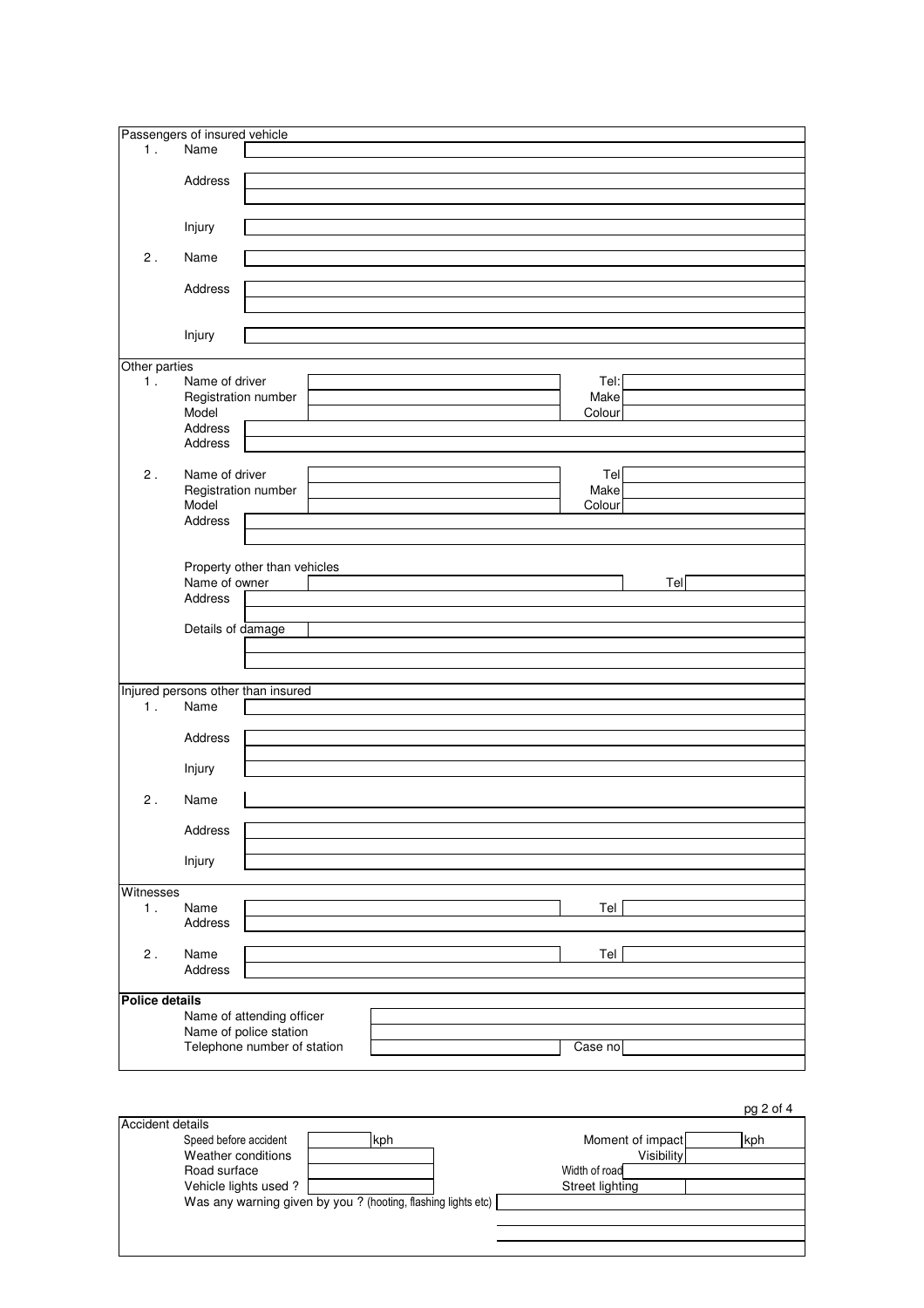Description of accident

| the control of the control of the control of<br><u> La componenta de la contrada de la contrada de la contrada de la contrada de la contrada de la contrada de l</u><br><u> 1990 - Jan James James James James James James James James James James James James James James James James J</u><br><u> 1989 - Andrea Andrews, Amerikaansk politik (* 1958)</u><br><u> La construcción de la construcción de la construcción de la construcción de la construcción de la construcción </u> |  |  |  |  |
|----------------------------------------------------------------------------------------------------------------------------------------------------------------------------------------------------------------------------------------------------------------------------------------------------------------------------------------------------------------------------------------------------------------------------------------------------------------------------------------|--|--|--|--|
|                                                                                                                                                                                                                                                                                                                                                                                                                                                                                        |  |  |  |  |
|                                                                                                                                                                                                                                                                                                                                                                                                                                                                                        |  |  |  |  |
|                                                                                                                                                                                                                                                                                                                                                                                                                                                                                        |  |  |  |  |
|                                                                                                                                                                                                                                                                                                                                                                                                                                                                                        |  |  |  |  |
|                                                                                                                                                                                                                                                                                                                                                                                                                                                                                        |  |  |  |  |
|                                                                                                                                                                                                                                                                                                                                                                                                                                                                                        |  |  |  |  |
|                                                                                                                                                                                                                                                                                                                                                                                                                                                                                        |  |  |  |  |
|                                                                                                                                                                                                                                                                                                                                                                                                                                                                                        |  |  |  |  |
|                                                                                                                                                                                                                                                                                                                                                                                                                                                                                        |  |  |  |  |

| <b>Banking details</b>                                                                                |                                                                   |                                                                                           |        |  |  |  |  |  |  |
|-------------------------------------------------------------------------------------------------------|-------------------------------------------------------------------|-------------------------------------------------------------------------------------------|--------|--|--|--|--|--|--|
|                                                                                                       |                                                                   |                                                                                           |        |  |  |  |  |  |  |
| We recommend that payments be made directly to insured's account to avoid fraud and delays            |                                                                   |                                                                                           |        |  |  |  |  |  |  |
| Method of payment                                                                                     | Deposit to bank account                                           |                                                                                           | Cheque |  |  |  |  |  |  |
|                                                                                                       | If payment is made to bank account, please furnish the following: |                                                                                           |        |  |  |  |  |  |  |
| Name of account holder                                                                                |                                                                   | the control of the control of the control of the control of the control of the control of |        |  |  |  |  |  |  |
| Type of account(credit card, cheque, etc)<br>Account number                                           |                                                                   | Branch code                                                                               |        |  |  |  |  |  |  |
| Name of Branch                                                                                        |                                                                   |                                                                                           |        |  |  |  |  |  |  |
|                                                                                                       | (Please attach cancelled or used cheque for verification)         |                                                                                           |        |  |  |  |  |  |  |
| License Inspected<br>I have inspected the driver's license and found it free of endorsements as shown |                                                                   |                                                                                           |        |  |  |  |  |  |  |
| Signature:                                                                                            | Capacity: <u>_________________________________</u>                |                                                                                           | Date:  |  |  |  |  |  |  |
| Please attach copies of drivers license and identity document                                         |                                                                   |                                                                                           |        |  |  |  |  |  |  |
| Declaration                                                                                           |                                                                   |                                                                                           |        |  |  |  |  |  |  |
| We hereby declare that the aforegoing particulars to be true and accurate in every respect.           |                                                                   |                                                                                           |        |  |  |  |  |  |  |
|                                                                                                       | Date:                                                             |                                                                                           |        |  |  |  |  |  |  |

Signature of insured: Capacity:

NB !! IT IS IMPORTANT THAT YOU NOTIFY THE INSURERS IMMEDIATELYOF ANY IMPENDING PROSECUTION, INQUEST OR DEMAND

pg 3 of 4